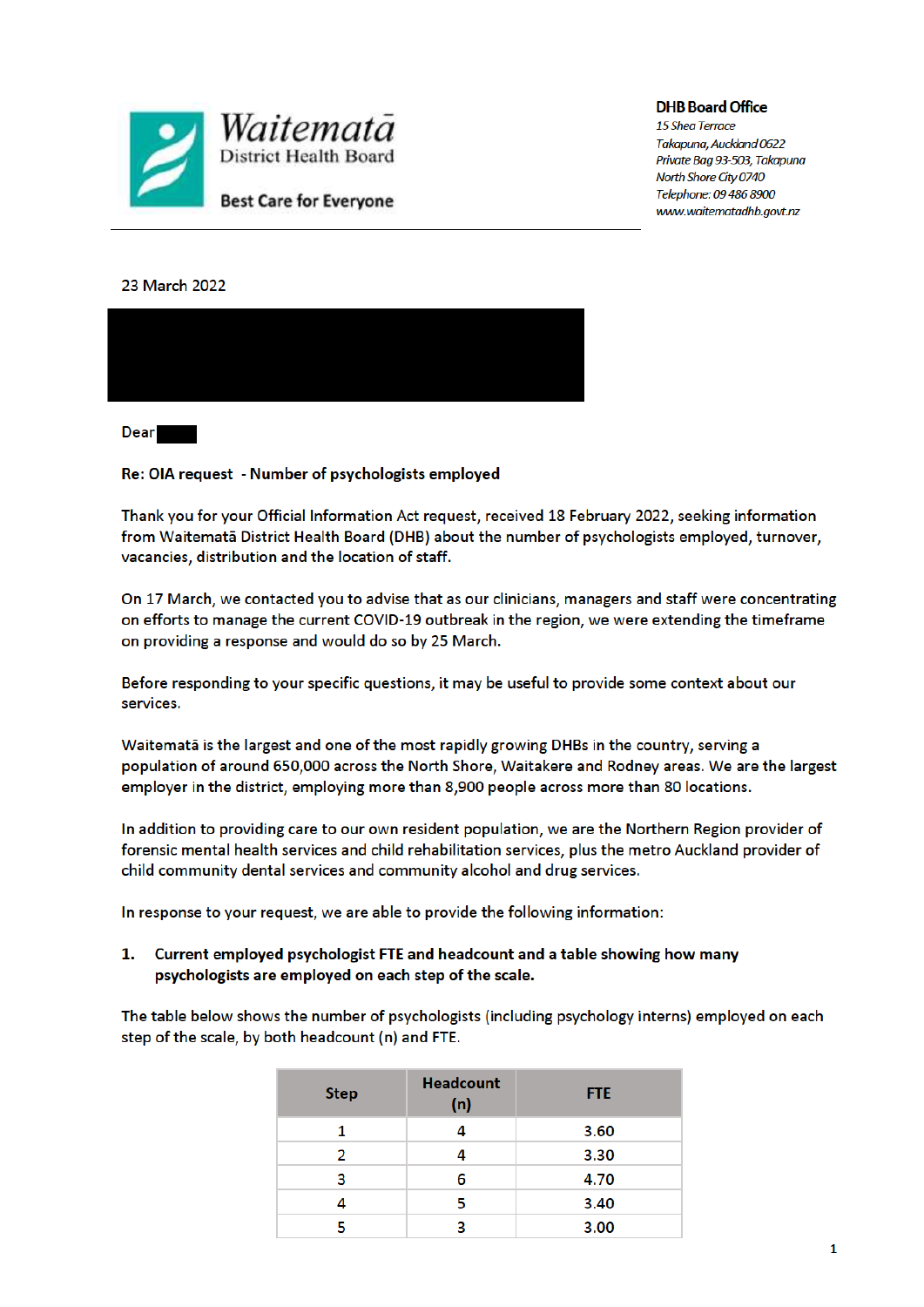| <b>Step</b> | <b>Headcount</b><br>(n) | <b>FTE</b> |
|-------------|-------------------------|------------|
| 6           | 4                       | 3.50       |
| 7           | 3                       | 2.10       |
| 8           | 4                       | 2.10       |
| 9           | 8                       | 5.30       |
| 10          | 10                      | 6.40       |
| 11          | 8                       | 6.50       |
| 12          | 10                      | 8.00       |
| 13          | 10                      | 7.80       |
| 14          | 5                       | 3.40       |
| 15          | 1                       | 0.60       |
| 16          | $\mathbf{1}$            | 0.90       |

## **2. Employed psychologist turnover from 1 February 2021 to 1 February 2022.**

Like any large organisation, Waitematā DHB experiences and anticipates staff turnover each year. Staff may resign from their role for a number of reasons, including: family and/or personal reasons; new work opportunities or moving out of Auckland.

The average turnover for psycholgists working at Waitematā DHB over the period 1 February 2021 and 31 January 2022 was 11.9 per cent (please note: this excludes staff who retired or moved internally within the organisation).

## **3. Current number of vacant FTE for psychologists**

Across the Waitematā DHB, there were 6.40 FTE psychology vacancies as at 31 January 2022.

## **4. How the total FTE of psychologists employed by the DHB is distributed and the location where the FTE is based.**

The table below shows the distribution of psychologists across Waitematā DHB, noting that the data does not take any vacant positions into account.

In some instances, a psychologist could work across multiple locations. The table below provides an overview of the team they support primarily.

| <b>Service</b>                        | Number of<br>psychologists per<br>service | <b>FTE</b> |  |  |  |
|---------------------------------------|-------------------------------------------|------------|--|--|--|
| <b>Mental Health Services</b>         |                                           |            |  |  |  |
| <b>Adult Mental Health Services</b>   |                                           | 22.70      |  |  |  |
| <b>North Community Mental Health</b>  | 28                                        | 7.3        |  |  |  |
| <b>West Community Mental Health</b>   |                                           | 4.7        |  |  |  |
| <b>Rodney Community Mental Health</b> |                                           | 4.1        |  |  |  |
| Waiatary IPU                          |                                           | 3.0        |  |  |  |
| He Puna Waiora IPU                    |                                           | 2.6        |  |  |  |
| Liaison Psychiatry                    |                                           | 1.0        |  |  |  |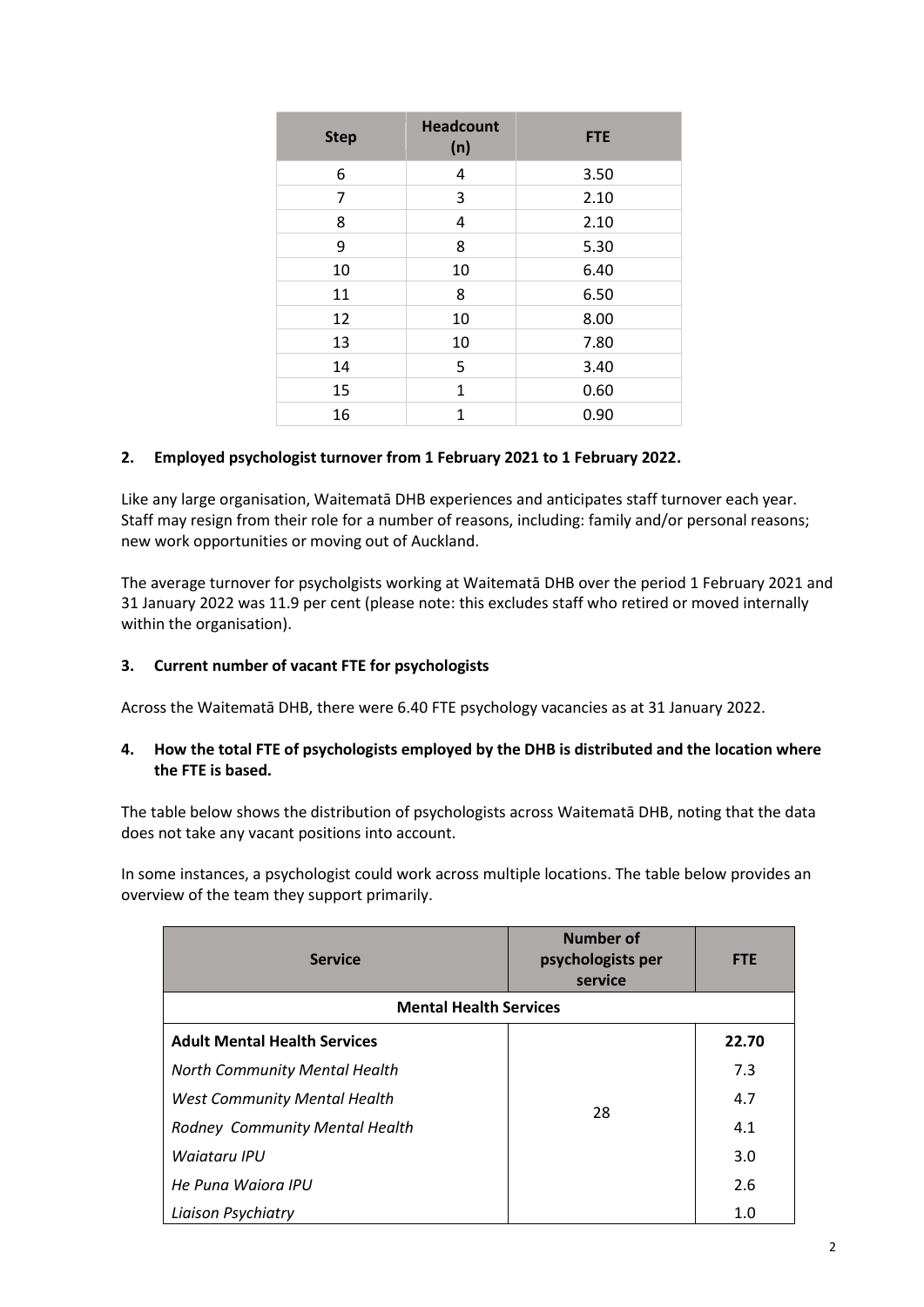| <b>Service</b>                                        | <b>Number of</b><br>psychologists per<br>service | <b>FTE</b> |
|-------------------------------------------------------|--------------------------------------------------|------------|
| <b>Child Adolescent Mental Health Services</b>        |                                                  | 12.70      |
| <b>Marinoto North</b>                                 |                                                  | 3.6        |
| DBT                                                   |                                                  | 0.4        |
| Marinoto West                                         | 17                                               | 4.4        |
| <b>Infant Team</b>                                    |                                                  | 0.8        |
| <b>Maternity Team</b>                                 |                                                  | 1.0        |
| <b>Early Psychosis</b>                                |                                                  | 1.0        |
| <b>IYSS</b>                                           |                                                  | 1.0        |
|                                                       |                                                  |            |
| <b>Regional Pyschiatric Forensic Service</b>          | 14                                               | 11.55      |
| <b>Mental Health Services for Older Adults</b>        |                                                  | 5.90       |
| Kingsley Mortimer Unit (KMU)                          |                                                  | 1.30       |
| North community                                       | 10                                               | 1.20       |
| West community                                        |                                                  | 1.50       |
| Rodney community                                      |                                                  | 1.40       |
| Sub-acute Treatment and Rehabilitation (STAR)<br>team |                                                  | 0.5        |
| <b>Community Alcohol and Drug Service</b>             |                                                  | 3.40       |
| <b>Pregnancy &amp; Parental Service</b>               |                                                  | 0.7        |
| <b>Youth Services</b><br>5                            |                                                  | 0.6        |
| <b>Across other CADS services</b>                     |                                                  | 1.7        |
| <b>Clinical Advisor</b>                               |                                                  | 0.6        |
|                                                       |                                                  |            |
| Takanga A Fohe                                        | $\overline{2}$                                   | $1.2$      |
| Mental Health Management                              | $\mathbf{1}$                                     | 0.85       |
| Psychology Professional & Clinical Lead               |                                                  |            |
| Whitiki Maurea                                        | $\mathbf{1}$                                     | 1.00       |
| <b>Physical health</b>                                |                                                  |            |
| <b>Diabetes</b>                                       | $\mathbf{1}$                                     | 0.50       |
| Cardiology                                            | $\mathbf{1}$                                     | 0.40       |
| Pain Clinic                                           | $\mathbf{1}$                                     | 0.90       |
| <b>Cancer Services</b>                                | 3                                                | 2.3        |
| <b>Wilson Centre</b>                                  | $\mathbf{1}$                                     | 0.6        |